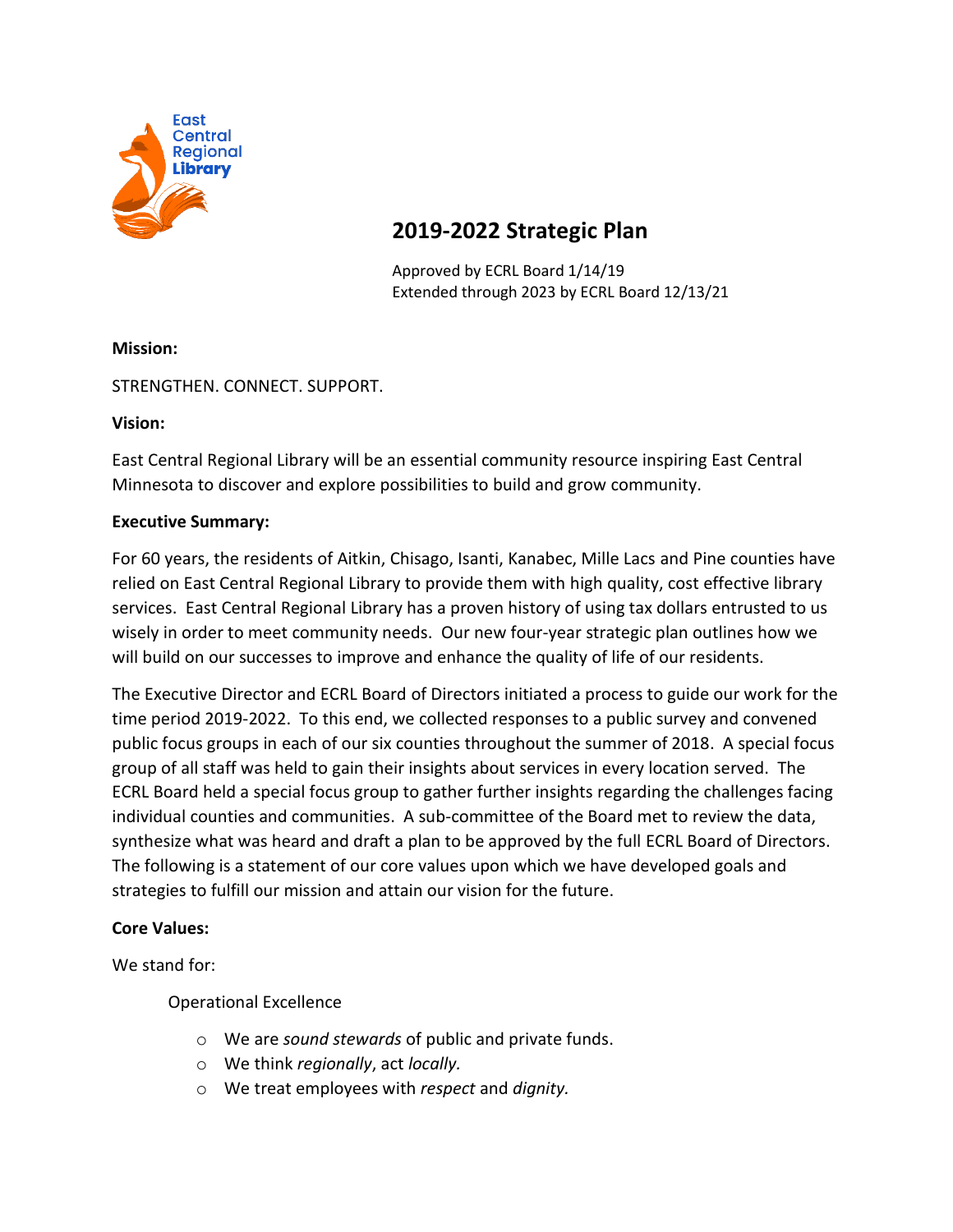#### Positive Customer Experience

- o We are *knowledgeable* and value the *opportunity to serve*.
- o We are *inclusive* and *respectful*, embracing diversity.
- o We provide *free and equal access* to information.

#### Lifelong Learning

o We foster *curiosity* in users, staff and communities.

## Community Focus

- o We seek *community partnerships* to enhance, promote and provide our services.
- o We create *connections* with community resources.

#### **CORE VALUE: Operational Excellence**

**Goal:** Develop a strong, sustainable, essential organization that is valued by residents.

*Strategy:* Explore sources to ensure stable and sustainable funding for regional library users now and into the future.

*Strategy:* Engage in ongoing evaluation for continuous improvement.

- Evaluate processes to increase efficiency.
- Evaluate resources, programs and services for relevance and value.
- Evaluate and develop policies for sound management.
- Explore and utilize technology effectively to improve internal processes.

*Strategy:* Raise profile of the library and increase awareness of services by developing an effective marketing plan and brand.

**Goal:** Build, support and equip a qualified staff team.

*Strategy:* Develop competitive compensation plan to attract and retain expertise.

 *Strategy:* Establish staff competencies and tie to performance evaluations.

 *Strategy:* Establish continuing education requirements.

 *Strategy:* Reorganize structure to provide for best service.

 *Strategy:* Provide ongoing training and development opportunities.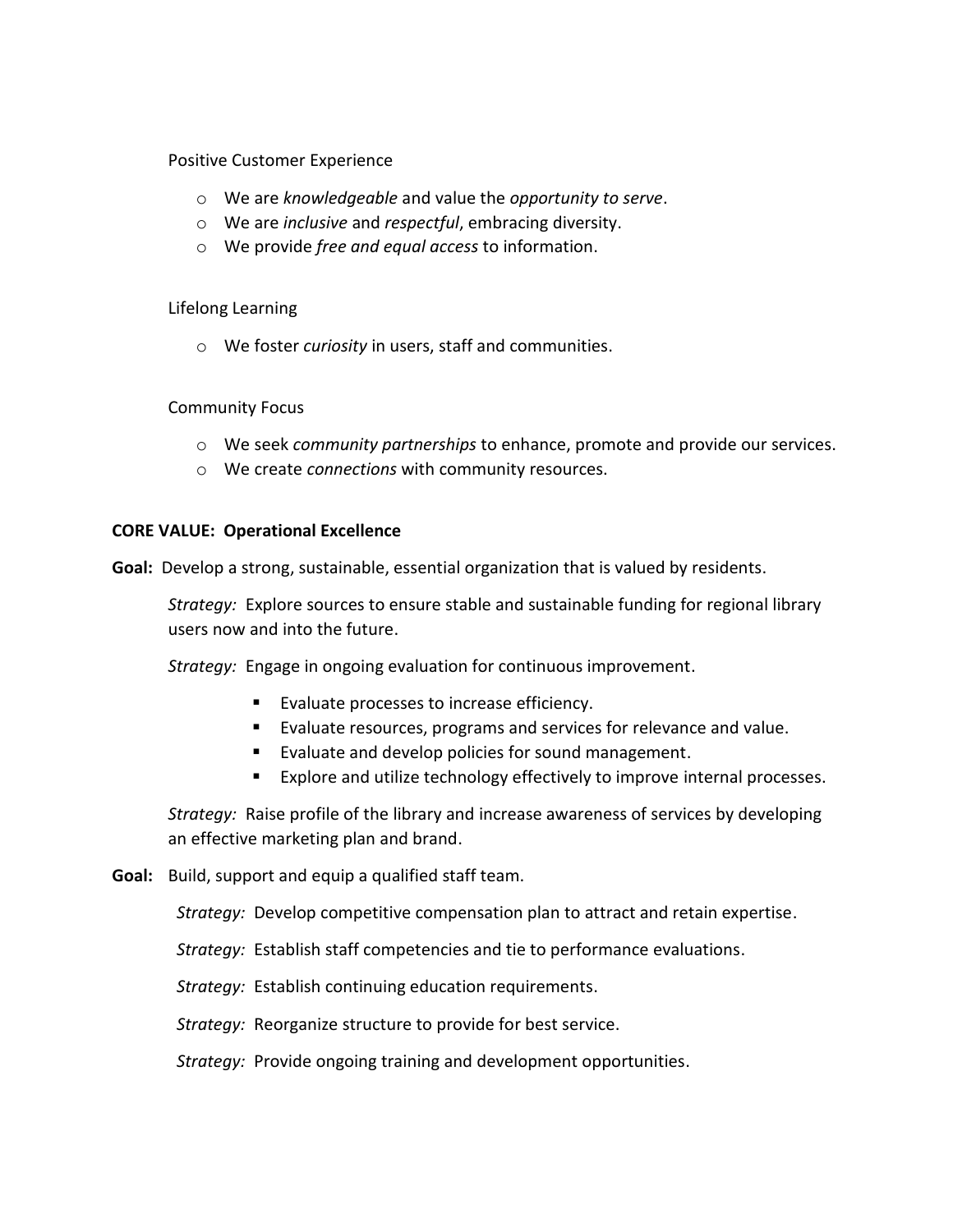### **CORE VALUE: Positive Customer Experience**

**Goal:** Create positive experiences and interactions with the library through its programs, collections, technology, spaces and staff.

*Strategy:* Engage community with quality, relevant programs; resources and technology.

- Explore unique collections reflecting specific user/community needs and interests.
- Remove outdated information and formats.
- Provide high quality programming in all communities.
- Explore options and funding opportunities for makerspaces.
- Provide up-to-date technology and the training to access it.
- Increase awareness of programs and services through marketing and advocacy.
- Curate informative content of value to users.

*Strategy:* Partner with cities and counties to provide welcoming and safe places for library services and to facilitate community building.

- Support local efforts to expand service or program where feasible.
- Expand virtual library presence through the web and social media.
- Explore and offer spaces for people to create.

## **CORE VALUE: Lifelong Learning**

**Goal:** Foster literate communities.

## *Literacy Definition – competence or knowledge in a specified area*

*Strategy:* Develop programs to prepare every child to be ready to learn to read.

- Promote 1000 books before kindergarten to encourage reading readiness.
- Offer storytime learning experiences provided by staff with expertise in early literacy.
- Develop spaces to foster best early literacy practices.
- Promote programs to support broader efforts to improve literacy.

 *Strategy:* Provide opportunities for community members to gain literacy skills.